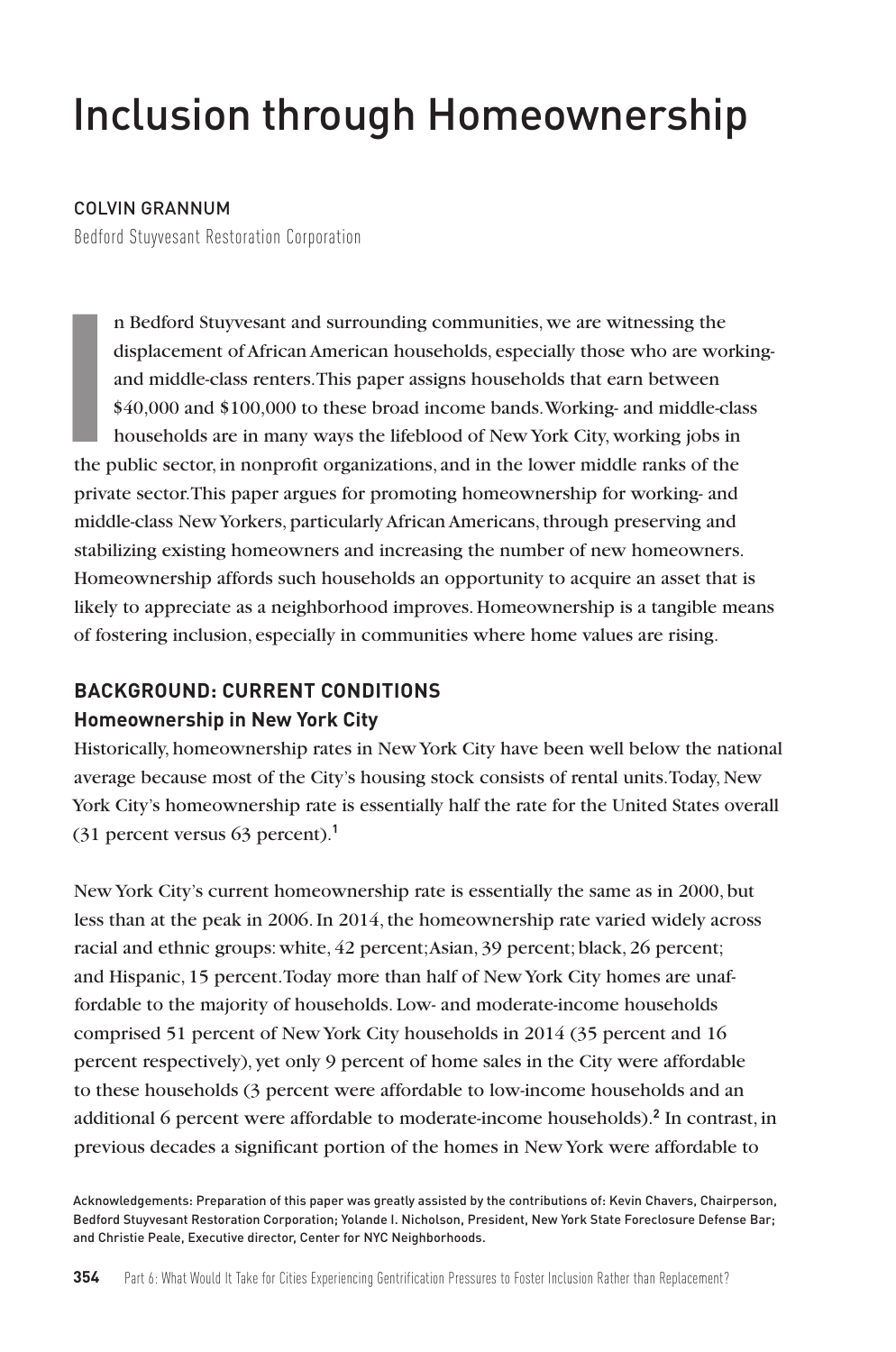working- and middle-class homebuyers. In Brooklyn, homes such as those for workers at the Brooklyn Navy Yard were specifically developed for the working- and middleclass market.**<sup>3</sup>** In addition, as one racial or ethnic group migrated from a neighborhood, they were oftentimes replaced by homebuyers of comparable or lesser means: for example, white flight from Central Brooklyn enabled working- and middle-class African Americans to purchase homes.**<sup>4</sup>**

# **Racial Wealth Disparities**

Historically, white households have controlled significantly more wealth than African American and Hispanic households.**<sup>5</sup>** The wealth gap has increased since the Great Recession and resulting foreclosure crisis. In 2007, white households had median wealth 10 times that of African American households and eight times that of Hispanic households.**<sup>6</sup>**After the Great Recession, the wealth gap increased. White households had median wealth 13 times that of African American households and 10 times that of Hispanic households.**<sup>7</sup>**

Real estate trends underway in New York City are exacerbating the racial wealth gap. Neighborhoods across the City, including Bedford Stuyvesant, are attracting affluent residents. Prior generations of African Americans and working- and middle-class households were able to gain a foothold through the purchase of homes in these so-called "less desirable" yet affordable neighborhoods. However, the number of affordable neighborhoods in New York City is rapidly declining. As a consequence, the opportunities for African American and working and middle-income families to purchase homes, and thereby participate in the increasing value of the real estate market, are greatly reduced. This, in turn, leads to growing wealth disparities along racial lines. The City is on the trajectory of having only a small percentage of working- and middle-class households, and an even smaller percentage of African American and Hispanic households, as homeowners. In the absence of homeownership, the vast majority of African American New Yorkers are not likely to own any assets of significant value, especially given the fact that home equity accounts for 92 percent of the personal wealth of African American homeowners.**<sup>8</sup>**

# **Bedford Stuyvesant and Neighboring Communities**

While homeownership rates in New York City and Bedford Stuyvesant were largely unchanged between 2000 and 2014, there is every reason to believe that the homeownership rates for working- and middle-class households, particularly African Americans, are declining. Homeownership in Bedford Stuyvesant and neighboring Central Brooklyn communities is increasingly burdensome to existing working- and middle-class homeowners, and inaccessible to prospective working-class and moderate-income homebuyers. Some of the pressures impacting the local markets are presented below.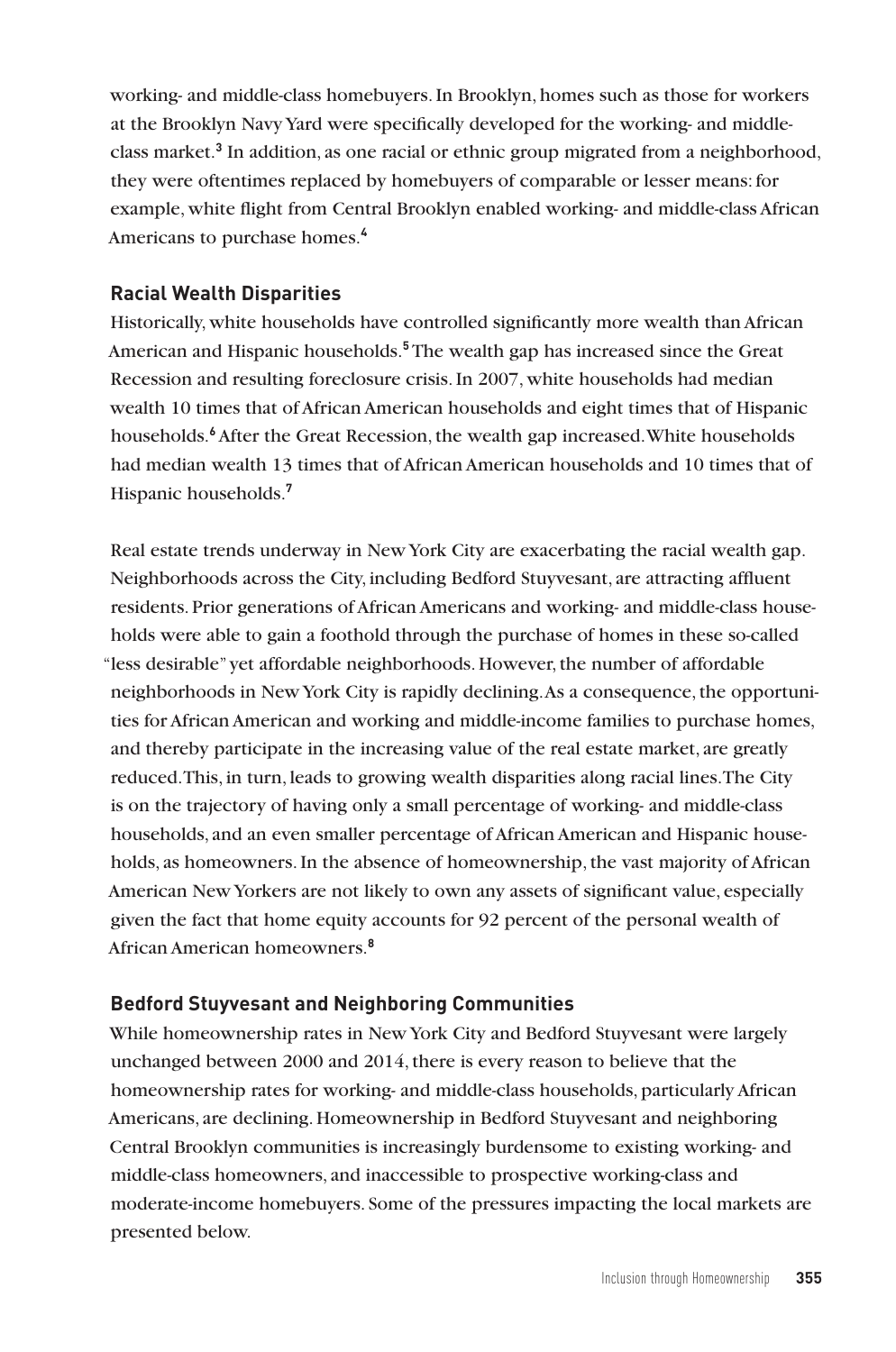Home prices are rising as a result of increased competition for housing in Central Brooklyn. Overall, the City's population is growing.**<sup>9</sup>** Young professionals, technology and knowledge workers from across the globe are flocking to neighborhoods all over the City but especially to centrally located communities that are affordable relative to Manhattan or Downtown Brooklyn. Working- and middle-class families are not able to compete with the new arrivals either for rental housing or homeownership opportunities. Bedford Stuyvesant households with children under 18 years old declined from 45 percent to 28 percent between 2000 and 2014.**<sup>10</sup>** Between 2000 and 2012, the African American population in Bedford Stuyvesant, also known as Brooklyn Community Board No. 3, declined from 75 to 53 percent, and the white population increased from 2 to 21 percent.**<sup>11</sup>** During this same period, in Brooklyn Community Board No. 2, a neighboring community including Downtown Brooklyn, Fort Greene, and Clinton Hill, the African American population declined from 42 to 27 percent, and the white population increased from 31 to 45 percent.**<sup>12</sup>**

The current strength of New York's real estate market and economy is recognized internationally. Global investment is flooding the City, including Central Brooklyn neighborhoods like Bedford Stuyvesant.**<sup>13</sup>** Investors, domestic and foreign, are buying existing homes as well as developing homes for resale at increasingly higher prices.**<sup>14</sup>** Between the third quarter of 2014 and the second quarter of 2016, sale prices in Bedford Stuyvesant increased 33 percent.**<sup>15</sup>** During the same period, the sales volume in Bedford Stuyvesant was at least twice that of communities such as Boerum Hill, Brooklyn Heights, and Downtown Brooklyn, to name just a few.**<sup>16</sup>** These high levels stand in stark contrast to just a decade ago.

Underutilization of land is also placing pressure on the real estate market. Large contextual down-zonings of Bedford Stuyvesant in 2007 and 2009 reduced the densities and height limits on residential streets while targeting up-zoning to several transitoriented commercial corridors. However, the increased floor area ratio authorized by the up-zoning is only recently showing signs of utilization through new construction. Utilization has been slowed by the high sales prices being sought by property owners. Within a quarter mile of Restoration Plaza, nearly 300 of the 1500 properties are underbuilt by 50 percent or more. Many of the properties in question are occupied, one-story retail buildings which could be developed into eight- to ten-story mixed-use properties. Both the contextual down-zonings and failure to leverage the up-zonings have contributed to rising real estate prices that hinder the development of affordable housing.

Another potential pressure on the Bedford Stuyvesant real estate market is that units are being removed from the residential rental market. These units previously had been available for rental by working- and middle-class households. For example, many affluent owners of two-, three-, and four-family homes are designating larger portions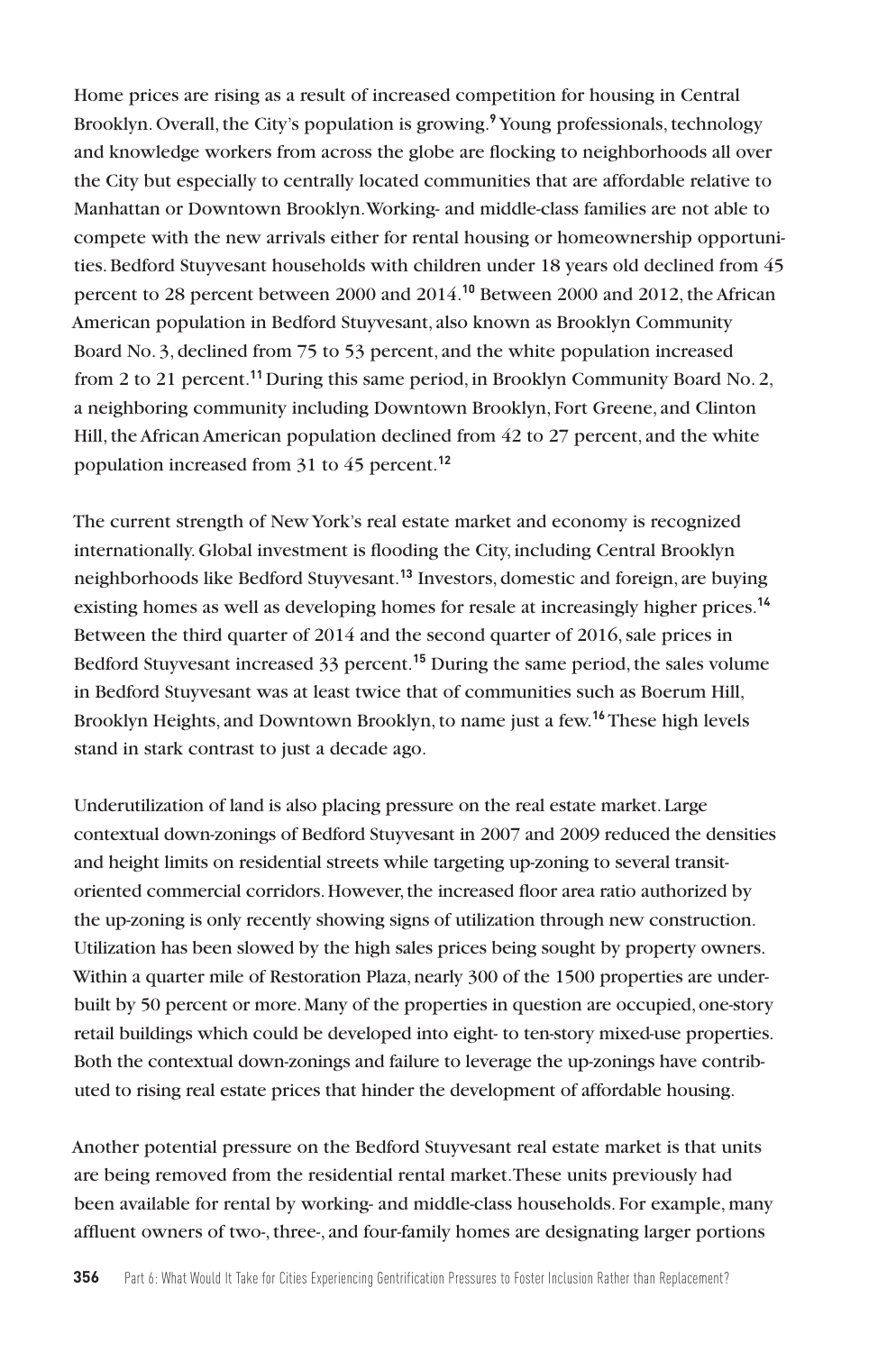of properties for their own personal use. In addition, some three- and four-family properties are being reduced to one- and two-family properties.**<sup>17</sup>** Similarly, many property owners are designating residential units for Airbnb and other comparable types of short-term rentals.**<sup>18</sup>** Proponents of Airbnb argue that the short-term rental option assists many working- and middle-class homeowners in paying for the costs of owning a home in New York City.

Many factors are driving up the cost of owning a home in Bedford Stuyvesant and thereby pushing existing working- and middle-class homeowners to the limit. Escalating real estate taxes and water and sewer charges are driving up ownership costs.**<sup>19</sup>** Decisions to impose historic district designation on portions of Bedford Stuyvesant and other historically working- and middle-class communities also increase the cost of maintenance and repair given that only approved materials and contractors may be used to undertake work on certain portions of properties designated as historic.**<sup>20</sup>** Finally, African American homeowners continue to be the targets of predatory practices such as deed theft and sham foreclosure prevention scams.**<sup>21</sup>**

# **Displacement**

As noted above, between 2000 and 2014, the African American population of Bedford Stuyvesant declined from 75 to 53 percent, the Hispanic population remained flat, and the white population increased from 2 to 21 percent.**<sup>22</sup>** Households earning less than \$20,000 declined from 36 to 29 percent, and the percentage of households earning \$40,000 to \$100,000 remained flat.**<sup>23</sup>** Further along the income spectrum, the percentage of households earning between \$100,000 and \$250,000 increased from 11 to 16 percent. Households earning above \$250,000 remained flat at 1 percent.

In Bedford Stuyvesant, working- and middle-class households arguably are as vulnerable to displacement as low-income residents because Bedford Stuyvesant has fewer rent-regulated residential units than many other neighborhoods in Brooklyn.**<sup>24</sup>** Moreover, 32 percent of Bedford Stuyvesant households, including working- and middle-class households, are severely rent-burdened in that they pay more than 50 percent of their income on rent.

# **SOLUTIONS**

Preserving existing homeownership and creating new homeownership opportunities for working- and middle-class households, particularly African Americans, will foster inclusion rather than displacement in Bedford Stuyvesant and comparable communities experiencing gentrification. Homeownership for working- and middle-class households, particularly African Americans, in gentrifying neighborhoods has the potential to create racially integrated, mixed-income communities that generate inclusion through broad access to economic opportunity.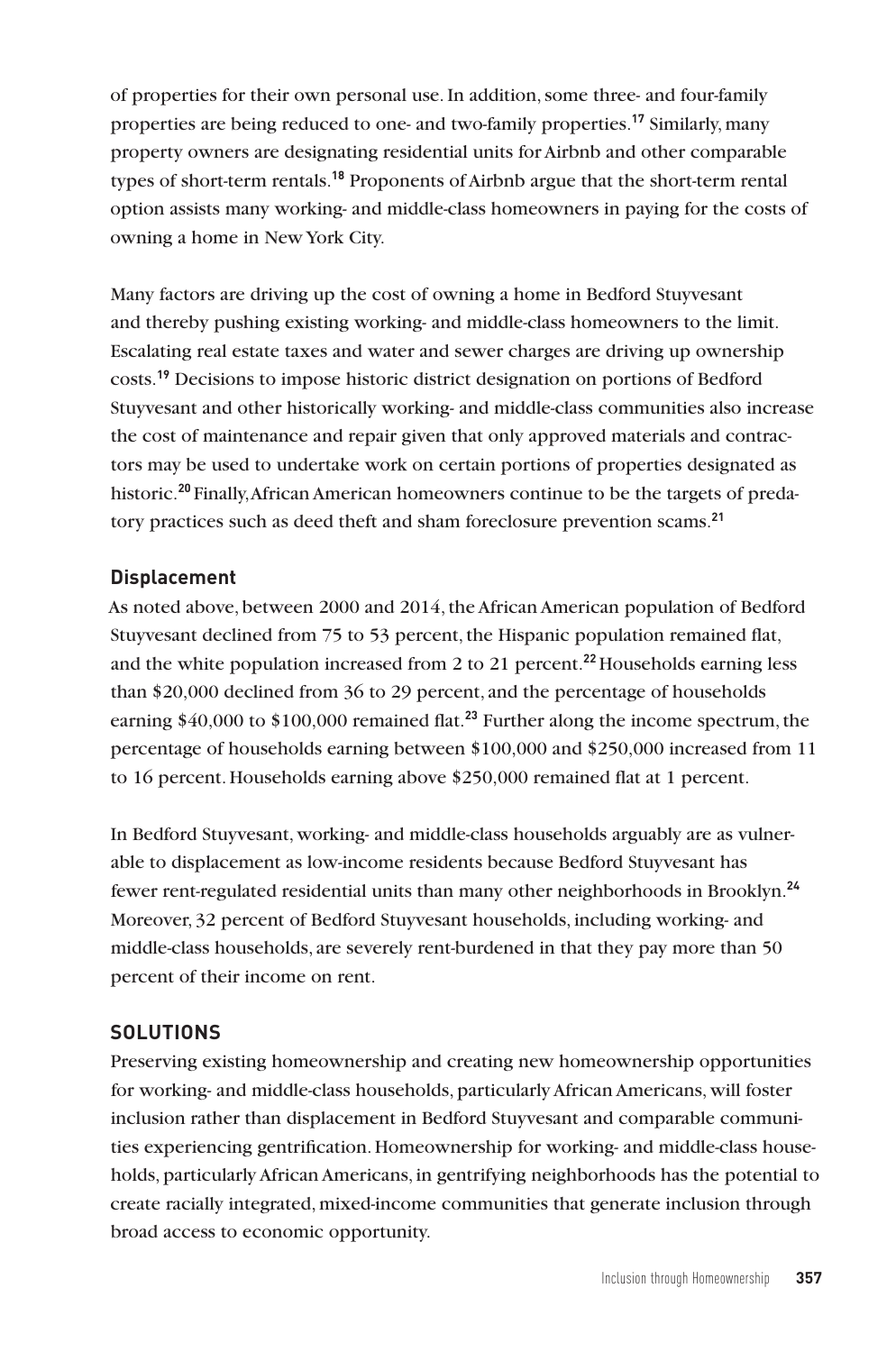#### **Preserve Homeownership**

African American working- and middle-class homeowners have been under siege for more than a decade. As the targets of predatory lending practices, and having suffered the brunt of the effects of the Great Recession, they have experienced foreclosures at an alarming rate.**<sup>25</sup>** Concerted action is required by all levels of government and industry to protect existing African American and working- and middle-class homeowners.

#### *Prevent Foreclosures*

Foreclosure rates have been so high among African American working-class and middle-class households that some policymakers argue that African American households, in particular, should not aspire to homeownership. First-time African American homeowners saw their wealth decrease nearly 50 percent between 2005 and 2007, a time of strong appreciation for most homeowners.**<sup>26</sup>** However, giving up on African American homeownership is not the right answer. Instead, the public and private sectors should affirmatively implement a range of initiatives to preserve and protect working- and middle-class homeownership, especially for African Americans, to redress the well-established history of discriminatory policies and practices in housing against African Americans.

**1. Rigorous Prosecution of Predatory Practices.** Federal and state prosecutors should rigorously prosecute persons involved in fraudulent and predatory mortgage lending and title practices, especially those who target African Americans and other minorities. During the foreclosure crisis of 2008, ample proof surfaced that African Americans in particular were targeted for risky and high-cost mortgages.**<sup>27</sup>** African Americans in New York City lost in excess of \$3 billion of equity as a result.**<sup>28</sup>**While the activities of some lenders, brokers, and other actors in the real estate market were clearly illegal and often criminal, such actors conducted their activities without fear of prosecution, and indeed, few were prosecuted. The public sector must create an atmosphere intolerant of practices that victimize homeowners. Fraud crimes of this sort create severe and far-reaching repercussions. Households saddled with predatory mortgages and under threat of foreclosure live in great stress and ultimately lose not only their homes but often also the only assets they own. Frequently, the homes lost to foreclosure have been owned by families for two or more generations yet are only now appreciating in value at rates comparable to those in integrated or predominantly white communities. The mortgage litigation settlements won against banks, like those obtained by the New York State Attorney General against HSBC, are a positive step forward. What is truly needed is an environment that discourages fraud and predatory behavior and punishes violators with the most severe sanctions allowed.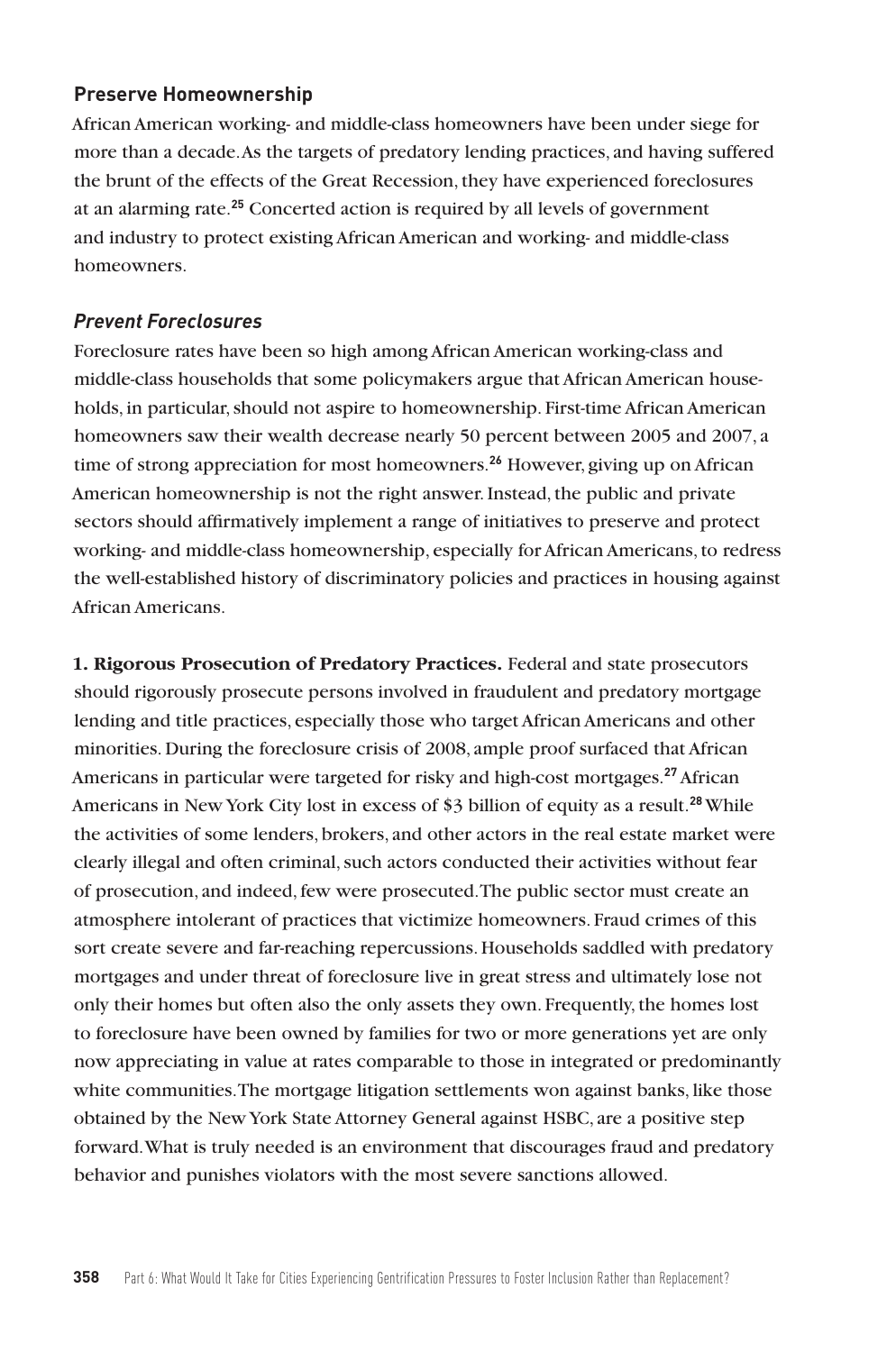#### **2. Establish Mission-Based Nonprofit Funds to Purchase Non-Performing**

**HUD, Fannie Mae, and Freddie Mac Mortgages.** Sales of non-performing federally insured and Government Sponsored Entity (GSE) mortgage notes are stripping African American homeowners of their homes and accelerating gentrification and displacement. Until recently, the non-performing notes were sold almost exclusively to private investors. In 2015, HUD modified the non-performing note sale program to make it easier for nonprofits to purchase notes. The note sales to private investors appear to promote real estate speculation rather than prioritize preservation of homeownership. This, in turn, undermines racial and economic inclusion and accelerates the displacement of working- and middle-class homeowners and tenants, most of whom are African American.

According to estimates projected by the New York State Foreclosure Defense Bar (NYSFDB), there are no less than 12,000 active residential foreclosures in Brooklyn. The foreclosure rate in Brooklyn is estimated at 8 percent, which exceeds the national average of 4 percent and the New York City average of 6 percent. Foreclosures in Brooklyn have been concentrated in African American communities. In highforeclosure Brooklyn neighborhoods, the percentage of residential mortgage loans in foreclosure was as high as 21 percent as of December 2011.**<sup>29</sup>** A large percentage of the mortgages in the foreclosure process are insured by FHA and the GSEs, and a disproportionately large share of those mortgages are against homes owned by African Americans in gentrifying neighborhoods. The NYSFDB estimates that foreclosures will cause the loss of between \$3 billion and \$10 billion in family wealth in Brooklyn communities of color between 2016 and 2021.

Preservation of homeownership is a statutorily imposed element of the missions of HUD and the GSEs. NYSFDB argues that evidence exists that the full menu of HUD-approved loss mitigation measures are not offered to African American homeowners even when the homeowners qualify for them. This unfortunately tracks historical discriminatory practices such as "redlining" and the more recent practices of subprime lenders who steered African Americans and other minority homebuyers into subprime loans even when they qualified for conventional mortgages. NYSFDB has also uncovered evidence that African American homeowners are improperly being denied Home Affordable Modification Program (HAMP)-style loan modifications such as lower interest rates, extended terms, and principal reductions.

In sales to private investors, HUD and the GSEs frequently discount the defaulted mortgages by 40 to 60 percent. The apparent justification for such discounts is to afford investors the flexibility to offer loss mitigation options to the distressed homeowners. Instead, in practice, investors increase the obligations of the homeowners by adding fees to the full unpaid balance, not the discounted balance.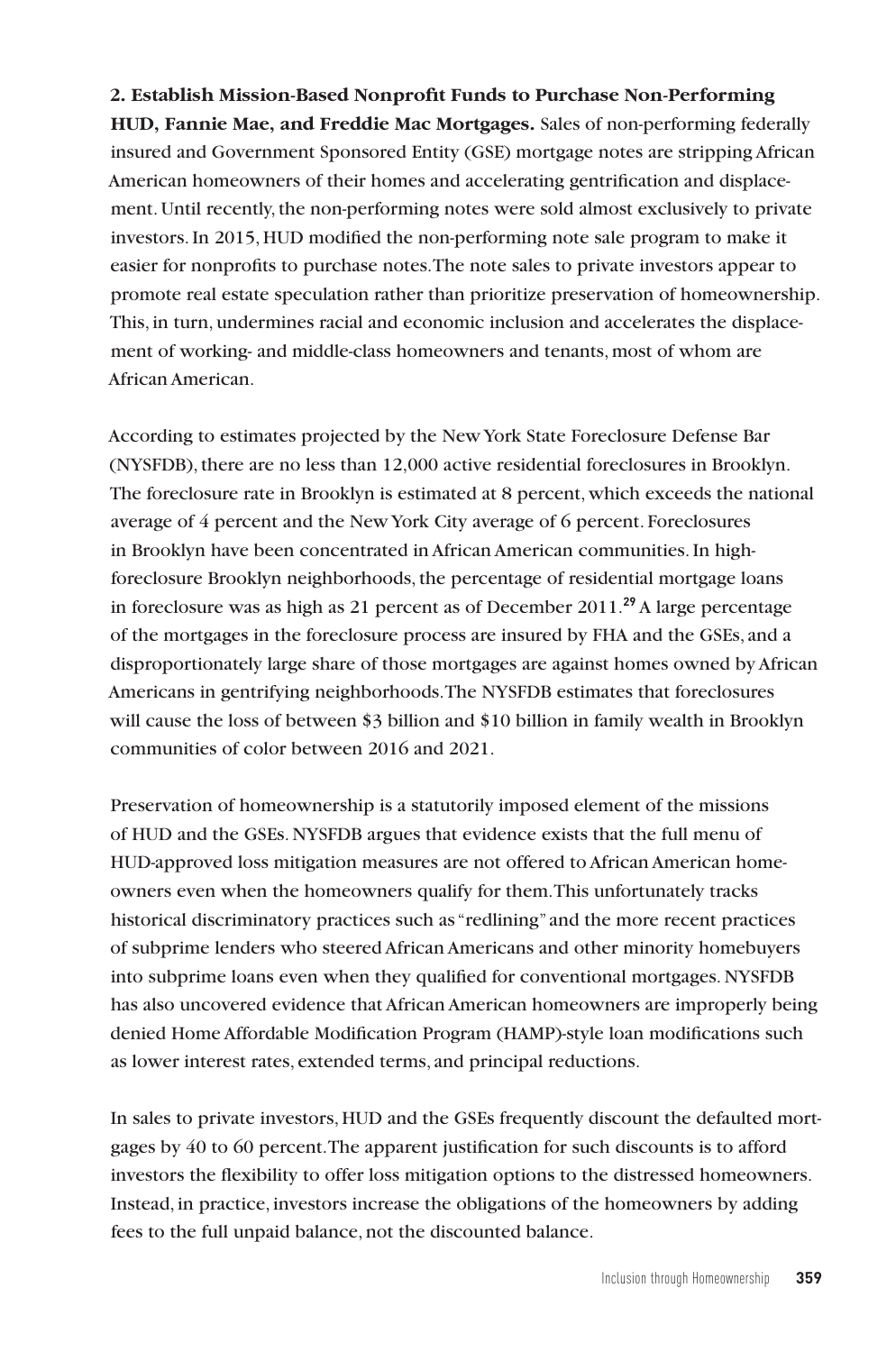Several nonprofits are raising funds for the purpose of purchasing discounted mortgage notes from HUD and the GSEs. The nonprofits intend to prioritize homeownership preservation and loss mitigation above earning a speculative return on sale of the foreclosed home. The benefit of the discounted notes would be shared with the distressed homeowners for the purpose of keeping them in their homes and preserving their equity. To create meaningful impact, HUD would need to enlarge the pool of non-performing notes allocated for purchase by nonprofits, and the GSEs should also create a pool for purchase by nonprofits.

Properly constructed and administered, mission-oriented nonprofit funds that purchase federally insured notes could attract a range of public and private sector investors, including government, socially responsible individual and corporate investors, pension funds, and philanthropies. Government agencies such as FHA and Treasury would do well to capitalize nonprofit funds of this sort given the importance to the economy of stabilizing homeownership. The proceeds of settlements with financial institutions for mortgage lending impropriety are also an appropriate source of capital, given the offenses against homeowners upon which the settlements are based.

At least two models for mission-based funds are currently in operation in the New York Metro area. New Jersey Community Capital (NJCC) has purchased HUD loans and is committed to keeping homeowners in their homes. NJCC offers loss mitigation options such as loan modifications including principal reduction; leases; leases with the option to purchase; and transfer of deed in lieu of foreclosure. NJCC has also sold properties to tenants in cases where the homeowner opts not to participate and cannot be located. NJCC has had success in raising funds from corporations such as MetLife and Prudential who are seeking a double bottom line. The second fund involves the Center for NYC Neighborhoods, the City of New York, Restored Homes, MHANY Management, Inc., and the National Community Stabilization Trust. This fund has purchased approximately 24 mortgages—a relatively small number—which are being restructured for the purpose of keeping homeowners in place.

**3. Re-Examine All City Policies.** All city policies should be examined to determine their effect on minority, working-, and middle-class homeownership, and policies should be implemented that will protect and preserve such homeownership. Some municipal policies disproportionately burden minority, working-, and middle-class homeownership. One example is New York City's annual tax lien sale. The tax lien sale law was enacted in 1996 to eliminate the City's roles in collecting real estate taxes on, taking title to, and maintaining properties that fell behind on paying real estate taxes. A study undertaken by the Coalition for Affordable Homes found that the tax lien sale disproportionately impacts communities of color.**<sup>30</sup>** The City is six times more likely to sell a lien in a majority-African American neighborhood as in a majority-white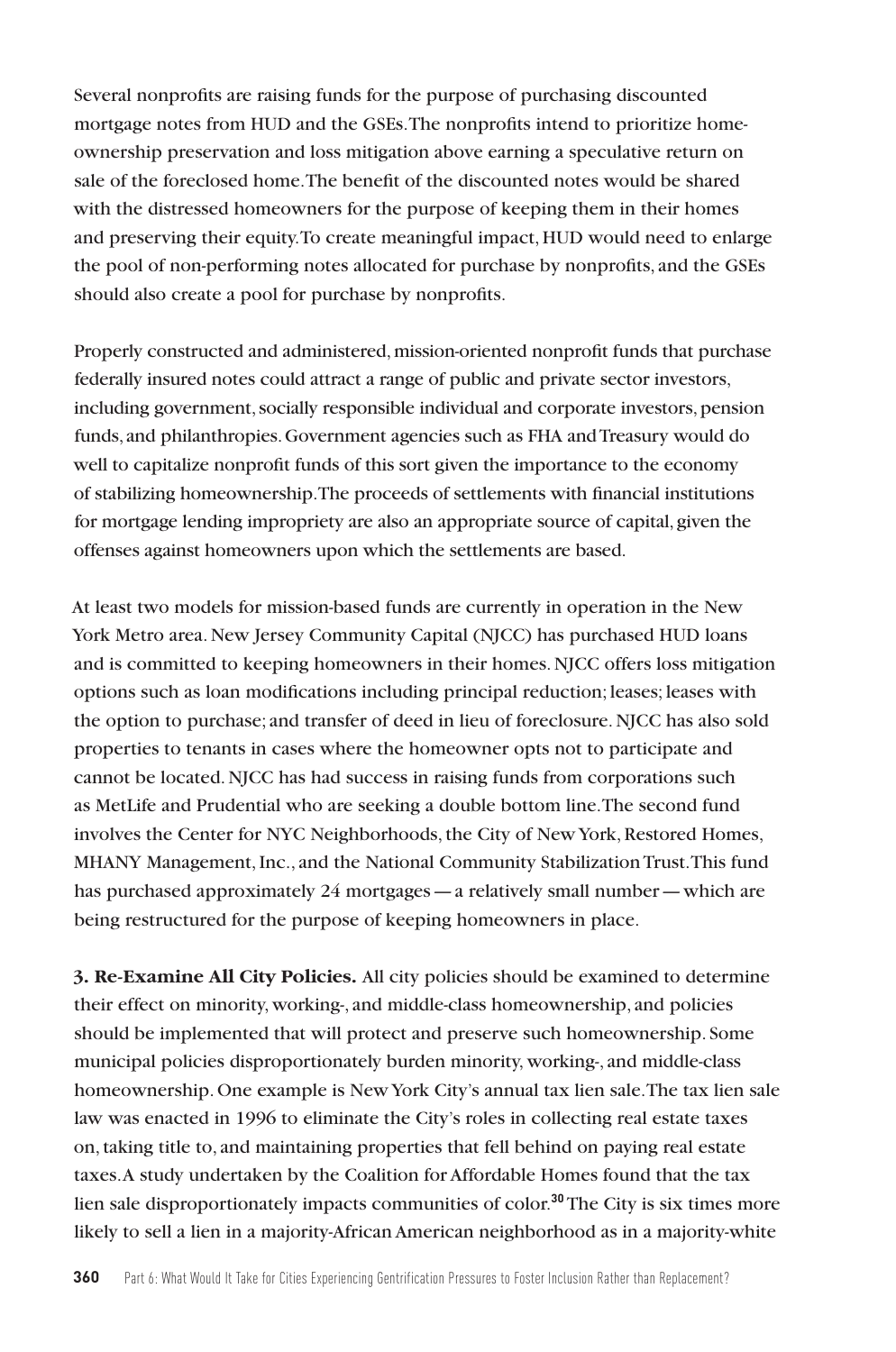neighborhood, and twice as likely to sell a lien in a majority-Hispanic neighborhood. The lien sale process contributes to the displacement of long-time homeowners and their renters in communities that are already facing extensive market pressure and speculation. Nearly half of the one-to-three-family homes in the 2011 tax lien sale (42 percent) were sold within five years of the lien sale, compared to 13 percent of all one-to-three-family properties in Brooklyn.**<sup>31</sup>**

In January 2017, the City's tax lien sale law was renewed with minor revisions. Homeownership advocates, such as the Coalition for Affordable Homes, continue to press for legislative and administrative measures to preserve homeownership by avoiding tax lien sale foreclosures. Among other measures, advocates have proposed a "Preservation Trust" which could buy tax liens and service them with the intention of preserving affordability. Alternatively, the City itself, through HPD, the city's housing preservation and development agency, could create and administer such a program. Homeownership advocates also argue that HPD should exercise its discretion to proactively pull properties from the lien sale for the purpose of keeping current homeowners in place or transferring the properties to a community land trust designed to preserve long-term affordable homeownership.

Similarly, New York's processes for increasing real estate taxes and creating historic districts should be examined from the perspective of their impact on working- and middle-class homeownership. In New York City, tax increases in historically African American neighborhoods appear to be disproportionately larger than tax increases in mature predominantly white neighborhoods. Such tax increases likely track the increasing values driven by speculation and gentrification; however, when combined with stagnant wages, such increases place significant burdens on longstanding African American working- and middle-class homeowners in a community like Bedford Stuyvesant. Similarly, designating neighborhoods as architecturally significant historic districts raises the cost of home maintenance and repair to a level many working- and middle-class households cannot afford. The City must be mindful of the many cost variables impacting working- and middle-class homeownership and must craft policies that preserve rather than jeopardize homeownership for African Americans and other minorities.

#### **Promote New Homeownership for African Americans**

In addition to preserving homeownership for existing working- and middle-class homeowners in gentrifying communities, new homeownership opportunities should be created for prospective working- and middle-class homebuyers, especially African Americans. As noted above, recent housing market data reports that as of the second quarter of 2016, the average home price in Bedford Stuyvesant was just over \$1 million, up from \$756,000 in the third quarter of 2014.**32** Many homes sell for well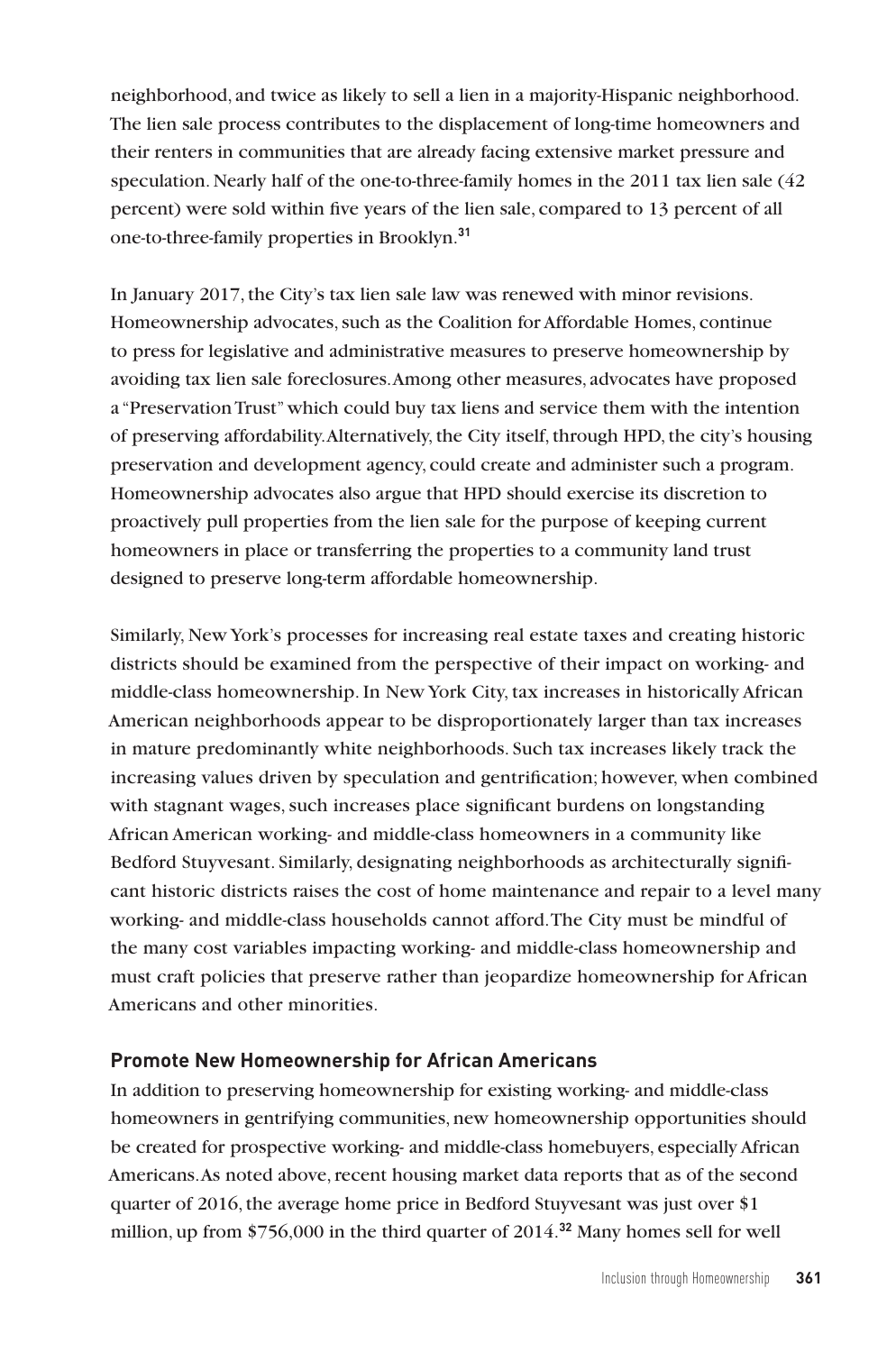in excess of \$1.5 million, and those that sell for significantly less than \$1 million are the subject of intense competition and typically require hundreds of thousands of dollars of rehabilitation.**<sup>33</sup>** In short, the homeownership market in Bedford Stuyvesant is increasingly inaccessible to working- and middle-class households. Without a public sector intervention, the community will become less economically and racially diverse. It is foreseeable that the percentage of working- and middle-class households in Bedford Stuyvesant will decline even more than the percentage of low-income households. This is because low-income households may seek refuge in public and other subsidized low-income housing, while working- and middle-class households cannot. This plausible scenario could make Bedford Stuyvesant not only less economically integrated but also more economically polarized. The presence of working- and middle-class residents has benefited Bedford Stuyvesant. Such residents often serve as the glue of the community through their involvement in the public school system and civic activities. The loss of working- and middle-class families diminishes the prospects for economic and social integration.

New government subsidized homeownership opportunities could be created based on a shared equity model that ensures permanent affordability of the subsidized units while providing for accumulation of equity by the homeowners. African American homeownership can also be boosted by widespread adoption of Individual Development Accounts to assist working- and middle-class households in gathering sufficient resources for the down payments needed to purchase homes.

**1. Shared Equity Homeownership.** Under shared equity homeownership, home price appreciation is shared between a homebuyer and a nonprofit program sponsor to achieve a balance between the individual's interest in building wealth and the societal interest in ensuring long-term affordability.**<sup>34</sup>** Shared equity homeownership allows working- and middle-class families to purchase homes at a below-market price. When the home is sold, the seller and program sponsor divide contractually agreedupon shares of the profits. Under one shared equity model, the program sponsor's share of the profit is retained in the home as a subsidy for the next working- or middle-class buyer.**<sup>35</sup>**

Shared equity has proven to be less risky for the homeowner than traditional homeownership. It affords the buyer the same housing stability as traditional homeownership as well as the opportunity to accumulate equity while also mitigating some of the risks of traditional homeownership.**<sup>36</sup>** Specifically, the below-market price acts as a buffer against equity loss in the event home values decline, reducing the chance of foreclosure. Under the shared equity model, the program sponsor monitors the wellbeing of the homebuyer to avoid foreclosure and mortgage delinquency and assists the homebuyer through challenging circumstances. For example, the program sponsor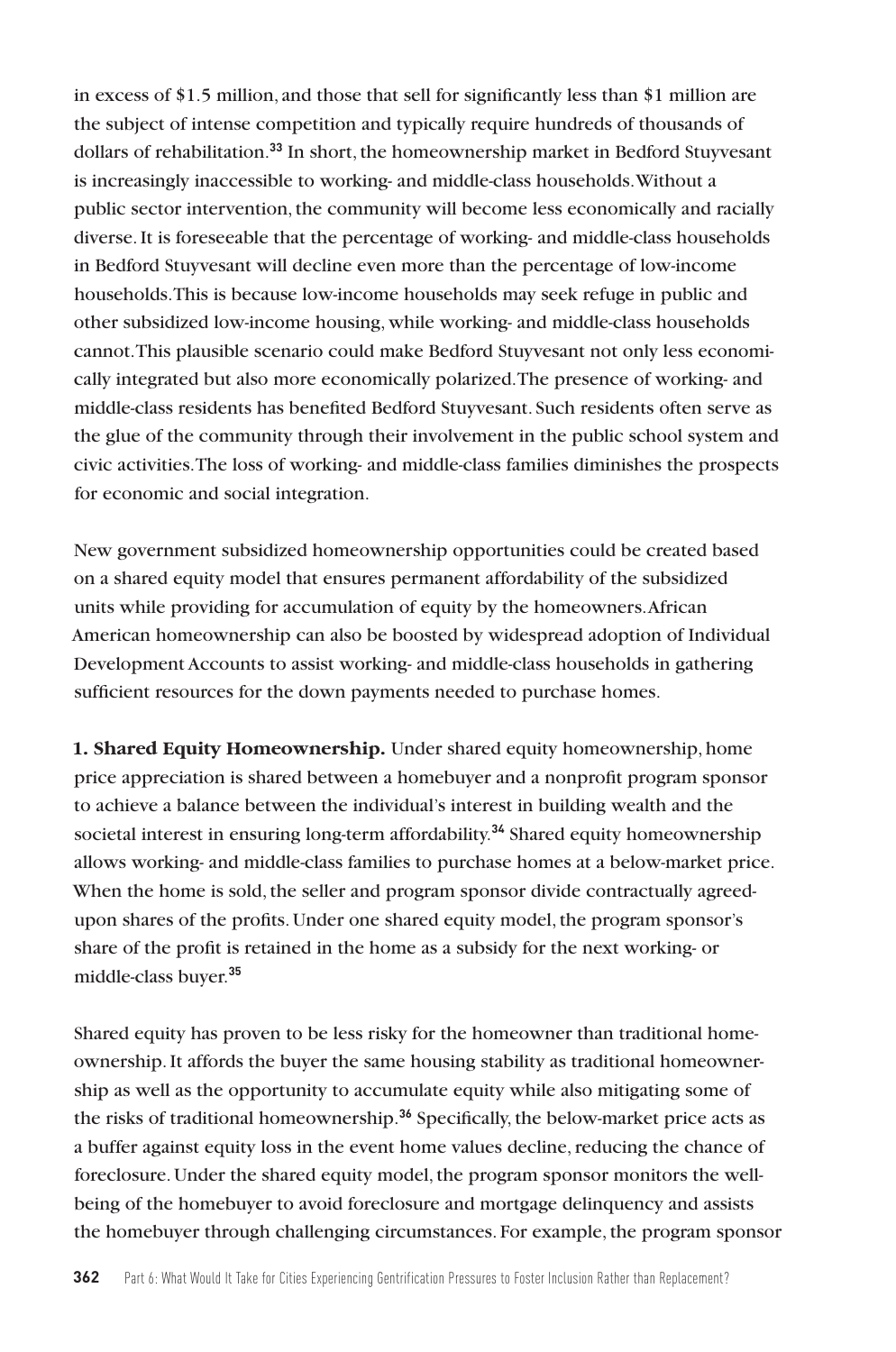would actively counsel the homeowner to guard against predatory lenders or to pay real estate taxes.

A significant public investment in shared equity homeownership could create a stock of permanently affordable homes and keep the dream of working- and middle-class homeownership alive, in Bedford Stuyvesant and elsewhere. City-subsidized homeownership programs that predated gentrification justifiably did not anticipate the massive and rapid escalation in home prices. The programs successfully revitalized many neighborhoods and rewarded fortunate purchasers of subsidized homes with increased equity because the subsidy was a forgivable loan. However, the programs did not contribute to long-term affordability.

The housing stock in Bedford Stuyvesant and neighboring communities is amenable to shared equity homeownership because the multi-level brownstones may be configured into three or four individual condominiums. Shared equity homeownership units may also be constructed in sections of the community zoned for mandatory or voluntary inclusionary housing, and they may be mixed in with market-rate condominiums.

**2. Down Payment Assistance:** Many African American, working-, and middle-class households have limited success in saving for a down payment on a house. Compared to white households, African Americans and Hispanics have fewer resources available to them for down payments. In fact, white households are three times more likely to rely on family assistance for down payments than African American households, and nine out of every ten African American homeowners cover the entire down payment with their own savings. Family assistance also allows white homebuyers to make larger down payments, which tends to lower interest rates and lending costs.**<sup>37</sup>**

Individual Development Accounts (IDAs) are an initiative that could spur homeownership especially when connected to shared equity. IDAs incentivize saving by matching the designated savings of individuals with modest means who wish to save towards the purchase of a lifelong asset, such as a home. Such savings are matched primarily by external sources, such as foundations, corporations, religious institutions, and government. IDA savings can be used for education and training, homeownership, and development of home-based and micro-enterprise businesses. IDA programs are offered as partnerships between sponsoring organizations (often nonprofits or state/ local government agencies) and financial institutions. Although they are a relatively recent policy innovation, IDAs have a track record of success.

Sustainable funding is a major concern for IDA program sponsors. Both operating and matching funds are often difficult to secure. Federal state and local agencies and the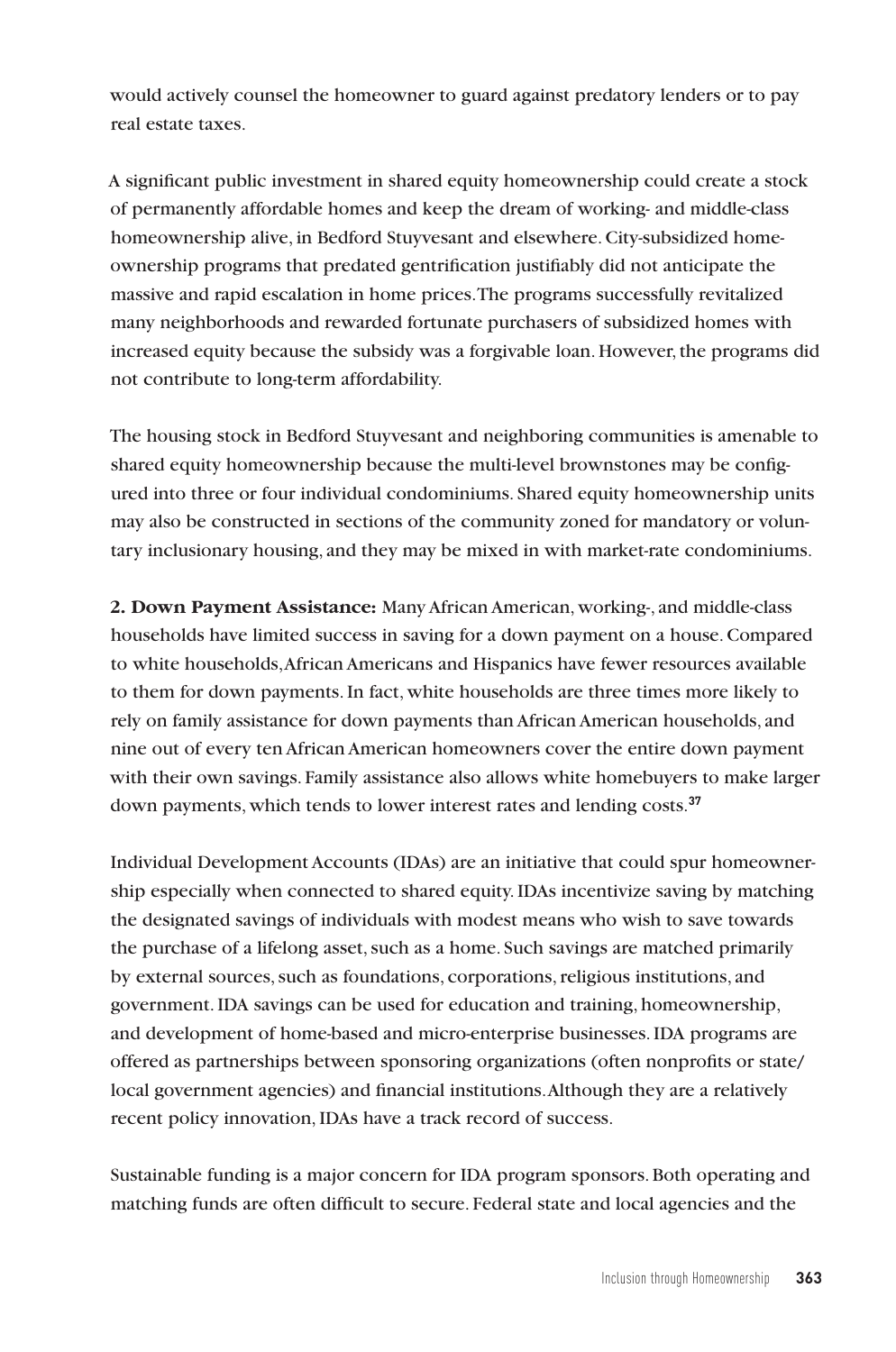private sector should fund IDAs at levels sufficient to incentivize tens of thousands of working-class and moderate-income households to become homeowners.

# **CONCLUSION**

Homeownership for working- and middle-income households is a tangible means of reducing displacement and fostering inclusion in high-cost cities. Historically, however, homeownership has underperformed as an asset creation strategy for African Americans, primarily due to policies and practices that promote racial segregation in housing. In high-cost cities experiencing gentrification, current African American homeowners are facing mounting challenges such as real estate speculation, fraud, and increasing maintenance costs. In addition, an inadequate number of new homeownership opportunities are being created for working- and middle-income households. In high-cost cities, these trends may be reversed through public and private sector intervention in support of working- and middle-class homeownership.

# **Bibliography**

- Bayer, Patrick, Fernando Ferreira, and Stephen Ross. 2016. "What Drives Racial and Ethnic Differences in High Cost Mortgages? The Role of High Risk Lenders." Working Paper 22004. Cambridge, MA: National Bureau of Economic Research.
- Center for New York City Neighborhoods. 2016. "The Impact of Property Flipping on Homeowners and Renters in Small Buildings." http://cnycn.org/wp-content/ uploads/2016/04/CNYCN-NYC-Flipping-Analysis.pdf.
- Clarke, Katherine. 2015. "Bubbling Up: Prices Have Gone Up So Much in Bed-Stuy that Investors Are Calling It a Day." *New York Daily News*, March 5.
- Coalition for Affordable Homes. 2016. "Compounding Debt: Race, Affordability and NYC's Tax Lien Sale." http://cnycn.org/wp-content/uploads/2014/02/CAH-taxlien-sale-report-final.pdf.
- Davis, John Emmeus. 2006. "Shared Equity Homeownership: The Changing Landscape of Resale-Restricted, Owner-Occupied Housing." Montclair, NJ: National Housing Institute.
- Durkin, Erin. 2017. "Most Airbnb Hosts in Black Neighborhoods Are White, Study Shows." *New York Daily News*, March 1.
- Feng, Emily, and Alexandra Stevenson. 2016. "Small Investors Join China's Tycoons in Sending Money Abroad." *New York Times*, December 11.
- Furman Center for Real Estate and Urban Policy. 2015. "State of New York City's Housing and Neighborhoods in 2015." New York University. http://www.nyc.gov/html/ mancb3/downloads/resources/NYUFurmanCenter\_SOCin2015\_9JUNE2016.pdf.
- ———. 2016. "State of New York City's Housing and Neighborhoods in 2016." New York University. http://furmancenter.org/files/sotc/SOC\_2016\_Full.pdf.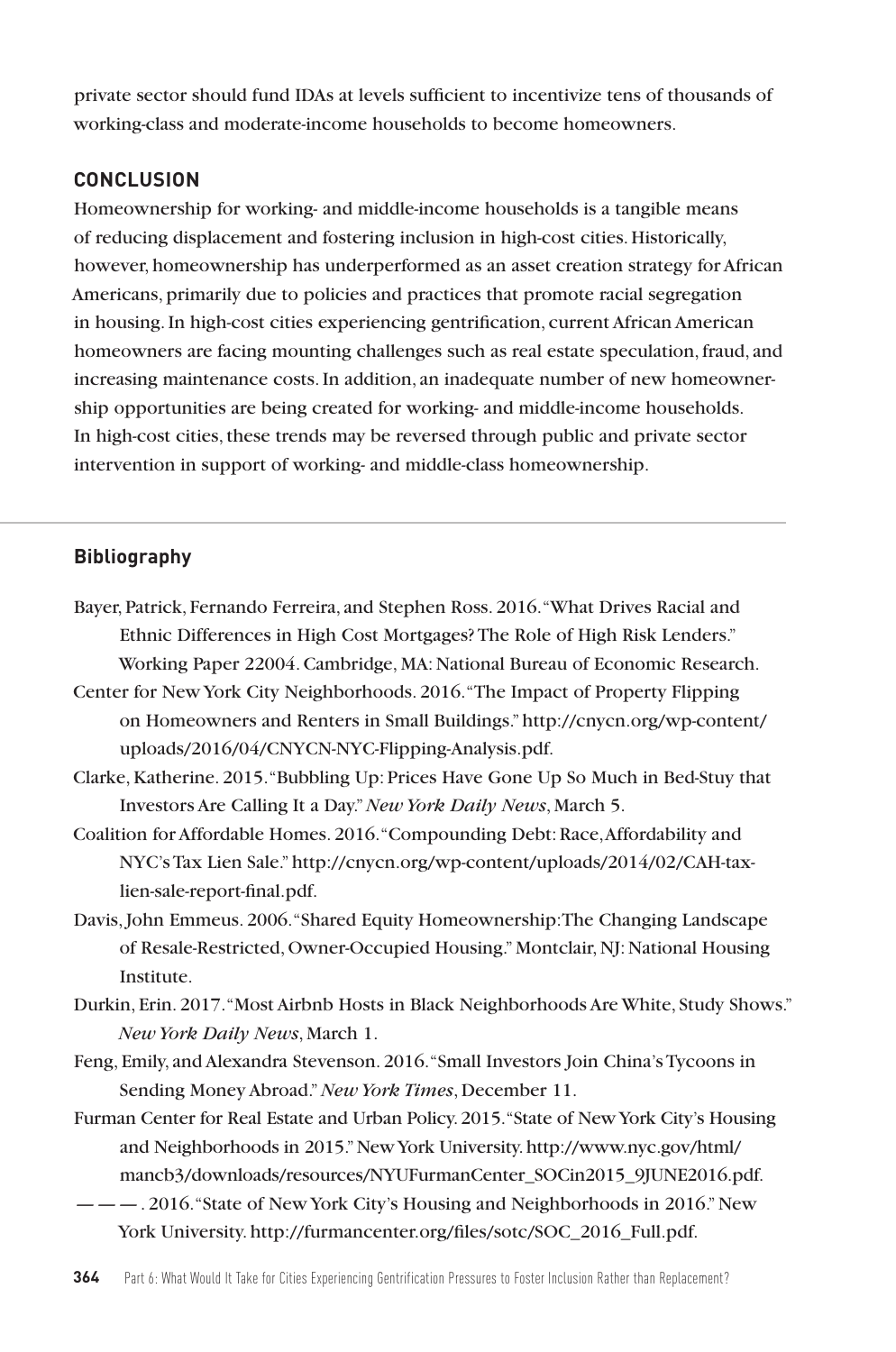- Houghten, Tim. 2016. "New York Real Estate and Tax Trends in 2016." Property Tax Adjusters blob, January 28. Property Tax Adjusters, Ltd. http://www.ptaxny.com/ new-york-real-estate-and-tax-trends-in-2016/.
- Hymowitz, Kay. 2017. *The New Brooklyn: What It Take to Bring a City Back.* Lanham, MD: Rowman & Littlefield.
- Kochhar, Rakesh, and Richard Fry. 2014. "Wealth Inequality Has Widened along Racial, Ethnic Lines since End of Great Recession." *Fact Tank: News in the Numbers*, December 12. Pew Research Center. http://www.pewresearch.org/ fact-tank/2014/12/12/racial-wealth-gaps-great-recession/.
- Kusisto, Laura. 2013. "City's Boom Spurs a Need for Housing." *Wall Street Journal*, June 10. ———. 2016. "Rising U.S. Rents Squeeze the Middle Class." *Wall Street Journal*, May 8.
- Lubell, Jeffrey. 2013. "Filling the Void Between Homeownership and Rental Housing: A Case for Expanding the Use of Shared Equity Homeownership." Cambridge, MA: Joint Center for Housing Studies, Harvard University. http://www.jchs.harvard. edu/sites/jchs.harvard.edu/files/hbtl-03.pdf.
- Newman, Sandra, and C. Scott Holupka. 2015. "Is Timing Everything? Race, Homeownership and Net Worth in the Tumultuous 2000s." *Real Estate Economics* 44, no. 2: 307–54.
- Powell, Michael, and Janet Roberts. 2009. "Minorities Affected Most as New York Foreclosures Rise." *New York Times*, May 9.
- REBNY (Real Estate Board of New York). 2016. "Bedford Stuyvesant Housing Market Survey 2016."
- Rosenblum, Constance. 2014. "Argument Over a Brownstone Neighborhood: The Case For and Against a Bed-Stuy Historic District." *New York Times,* February 21.
- Saul, Stephanie. 2015. "Real Estate Shell Companies Scheme to Defraud Owners out of Their Homes." *New York Times,* November 7.
- Shapiro, Thomas, Tatjana Meschede, and Sam Osoro. 2014. "The Widening Racial Wealth Gap: Why Wealth Is Not Color Blind." In *The Assets Perspective: The Rise of Asset Building and its Impact on Social Policy*, edited by Reid Cramer and Trina R. Williams Shanks, 99–122. New York: Palgrave Macmillan.

Theodos, Brett, Kenneth Temkin, Rob Pitingolo, and Dina Emam. 2015. "Homeownership for a New Era: Baseline Report on the Cornerstone Homeownership Innovation Program." Washington, DC: Urban Institute. http:// www.urban.org/sites/default/files/publication/49841/2000207-Homeownershipfor-a-New-Era.pdf.

- Tippett, Rebecca, Avis Jones-DeWeever, Maya Rockeymoore, Darrick Hamilton, and William Darity, Jr. 2014. "Beyond Broke: Why Closing the Racial Wealth Gap Is a Priority for National Economic Security." Washington, DC: Center for Global Policy Solutions.
- Willis, Mark, Maxwell Austensen, Shannon Moriarty, Stephanie Rosoff, and Traci Sanders. 2016. "NYU Furman Center/Citi Report on Homeownership & Opportunity in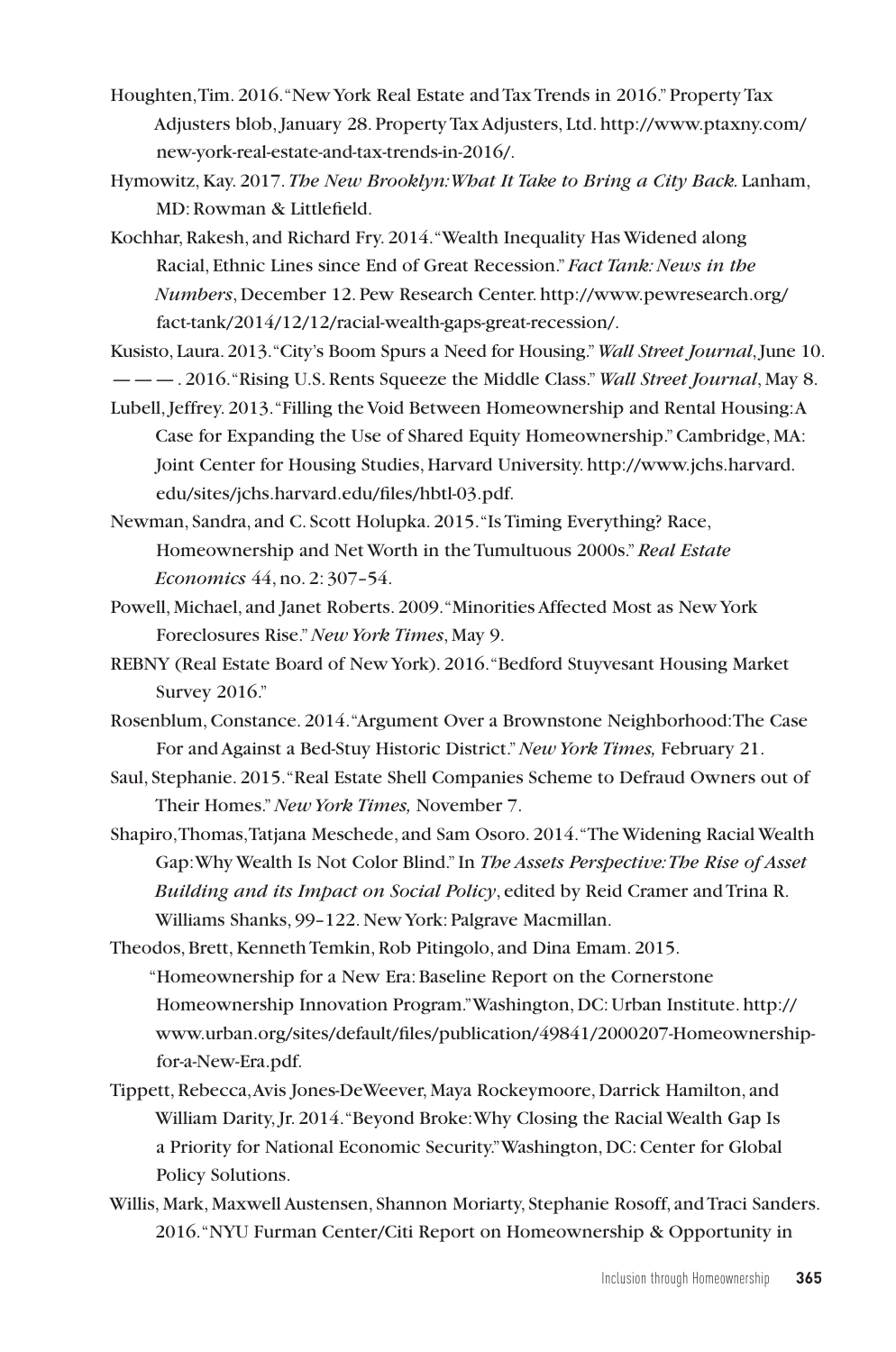New York City." Furman Center for Real Estate and Urban Policy. http://furmancenter.org/files/NYUFurmanCenterCiti\_HomeownershipOpportunityNYC\_ AUG\_2016.pdf

Wolff, Edward. 2004. "Changes in Household Wealth in the 1980s and 1990s in the U.S." The Levy Economics Institute and New York University. Working Paper No. 409.

# **Endnotes**

- Willis et al. (2016).
- Ibid.
- Hymowitz (2017).
- Ibid.
- Wolff (2004).
- Kochhar and Fry (2014).
- Ibid.
- Tippett et al. (2014).
- Kusisto (2013).
- Furman Center for Real Estate and Urban Policy (2015).
- Ibid.
- Ibid.
- Feng and Stevenson (2016).
- Ibid.
- REBNY (2016).
- Ibid.
- Center for New York City Neighborhoods (2016)
- Durkin (2017).
- Houghten (2016).
- Rosenblum (2014).
- Saul (2015).
- Furman Center for Real Estate and Urban Policy (2016).
- Ibid.
- Kusisto (2016).
- Powell and Roberts (2009).
- Newman and Holupka (2015).
- Ibid.
- Bayer, Ferriera, and Ross (2006).
- Federal Reserve Bank of New York, *Regional Mortgage Briefs*, www.newyorkfed.org/ regionalmortgagebriefs/index.
- Coalition for Affordable Homes (2016).